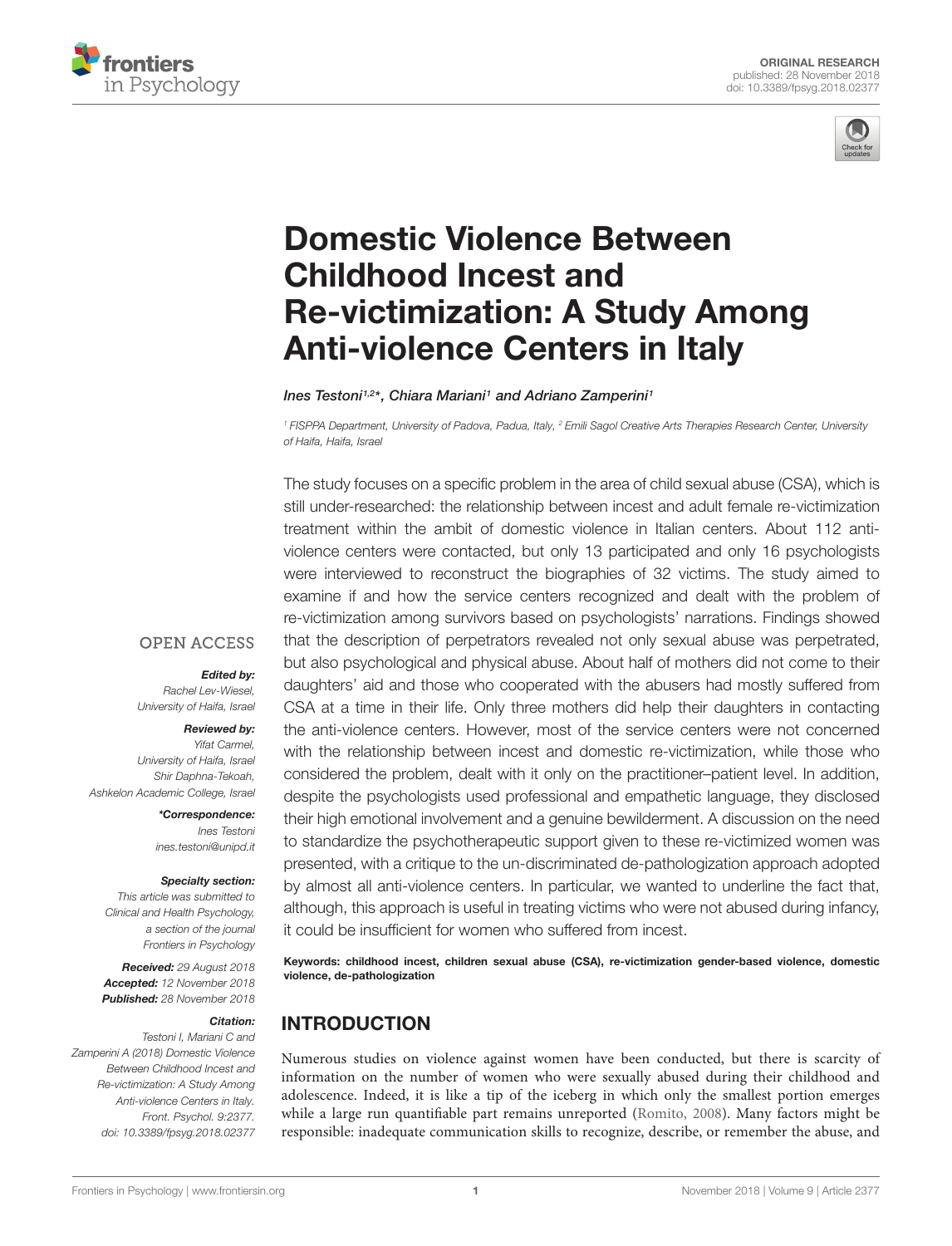the social inability to manage all reports of suspected child sexual abuse (CSA) as well as collect and report data [\(Department](#page-9-0) [of Health and Human Services Administration on Children](#page-9-0) [Youth and Families \[DHHSACYF\],](#page-9-0) [2002;](#page-9-0) [Krug et al.,](#page-9-1) [2002\)](#page-9-1). However, estimated findings suggest that one-third of women have experienced sexual abuse while growing up [\(World](#page-10-1) [Health Organization \[WHO\],](#page-10-1) [2017\)](#page-10-1) and particularly during their childhood [\(Elliott and Briere,](#page-9-2) [1995\)](#page-9-2). Many surveys have demonstrated how CSA determines adult re-victimization tendency, but very limited research investigated the inverse ratio, that is, the intersection between re-victimization in adulthood and CSA. The importance of this consideration was made evident by a study of the [Office for National Statistic for](#page-10-2) [England and Wales](#page-10-2) [\(2017\)](#page-10-2), which showed that more than half of adults who were molested during childhood experienced sexual abuse in later life and, in particular, suffered from domestic violence. Actually, CSA is a predictor of adult psychopathology, bringing about anxiety, fear and panic, personality disorders and psychiatric or psychological symptoms, sexualized behavior, sexual addiction or dissatisfaction or sexual maladjustment and disturbance, alcoholism and substance abuse, depression, dissociation, personality and eating disorders, feelings of isolation and stigma, low self-esteem, difficulty in trusting others, selfdestructive behavior and suicide [\(Alexander et al.,](#page-9-3) [1998;](#page-9-3) [Turell](#page-10-3) [and Armsworth,](#page-10-3) [2000;](#page-10-3) [Glover-Graf and Janikowski,](#page-9-4) [2001;](#page-9-4) [Dube](#page-9-5) [et al.,](#page-9-5) [2005;](#page-9-5) [Finkelhor et al.,](#page-9-6) [2009;](#page-9-6) [Fortier et al.,](#page-9-7) [2009;](#page-9-7) [Fergusson](#page-9-8) [et al.,](#page-9-8) [2013;](#page-9-8) [Greenfield,](#page-9-9) [2014;](#page-9-9) [Unlu and Cakaloz,](#page-10-4) [2016;](#page-10-4) [Hannan](#page-9-10) [et al.,](#page-9-10) [2017;](#page-9-10) [Papalia et al.,](#page-10-5) [2017\)](#page-10-5).

In this area, the entity of incest, which still insidiously and persistently plagues childhood worldwide, is still underestimated as well [\(Argentieri,](#page-9-11) [2005;](#page-9-11) [Studer et al.,](#page-10-6) [2011;](#page-10-6) [Middleton,](#page-9-12) [2013;](#page-9-12) [Pepper,](#page-10-7) [2014;](#page-10-7) [Aylwin and Reddon,](#page-9-13) [2017\)](#page-9-13) because of difficulties related to moral/cultural censorship and shame [\(Pettersen,](#page-10-8) [2013\)](#page-10-8) or based on the fact that the definition of CSA is quite heterogeneous [\(Romito,](#page-10-0) [2008\)](#page-10-0). This type of CSA is the highest form of sexual offense against children and adolescents because they are biological or socio-legally related to the perpetrator [\(Goodwin,](#page-9-14) [1985;](#page-9-14) [Greydanus and Merrick,](#page-9-15) [2017;](#page-9-15) [Pullman et al.,](#page-10-9) [2017;](#page-10-9) [Seto,](#page-10-10) [2018\)](#page-10-10). In a study by [Studer et al.](#page-10-6) [\(2011\)](#page-10-6), even though incest is generally considered as a universal taboo and some forms of sanction against sexual abuse by caregivers with children virtually exists in every society; the practical application of this radical prohibition is far from actualized. This significant gap has led to a host of problems in public perception, judicial understanding of offenders, and lastly among treatment providers themselves, while the public has developed a widespread perception that such offenders and their victims cannot be treated [\(Studer et al.,](#page-10-6) [2011\)](#page-10-6).

Despite the wide spread censorship and the social removal, some studies confirmed the extreme severity of this specific form of violence and its enormous harmfulness. The research conducted by [Beard et al.](#page-9-16) [\(2017\)](#page-9-16) on 74 victims of father– daughter incest (FDI), compared to 355 controls who were victims of CSA by an adult male other than their father, showed many significant differences between the two groups. It attributed more dangerous effects peculiar to FDI, among which there was a more significant tendency toward re-victimization

[\(Maltz and Holman,](#page-9-17) [1987;](#page-9-17) [Westerlund,](#page-10-11) [1992;](#page-10-11) [Sandberg et al.,](#page-10-12) [1994;](#page-10-12) [Messman and Long,](#page-9-18) [1996\)](#page-9-18). A systematic review has been recently realized by [Seto](#page-10-10) [\(2018\)](#page-10-10), who widely described the specific nature of this kind of violence and its psychological effects, which appear to be more serious and dangerous than CSA.

Although, it is generally well-accepted that women with a history of childhood sexual abuse are more likely than women without such a history to experience adult violence, research, and dedicated intervention in the field of re-victimization and incest is still needed. In our opinion, the understatement of the latent pathological effects of trauma in battered women is fundamentally due to two factors: on the one hand, to the spread of social censorship because of the generalized disgust that incest elicits, so that people unconsciously do not detect this possible circumstance. On the other hand, with respect to the intervention on battered women, a particular ideological dynamic could be responsible for that underestimation. Our experience acquired from a Daphne Project [\(Testoni et al.,](#page-10-13) [2013;](#page-10-13) Bucută et al., [2018\)](#page-9-19), which involved social services in six European countries, we could observe that some sociopolitical points of view have widely shaped the policies and the strategies aimed at supporting battered women. In particular, the idea that it is necessary to de-patologize those victims has been widely spread throughout European and Italian anti-violence services, hugely aimed at improving female agency and at translating the role of victim into that of survivor. This instance of empowerment shadows that of the early feminist critics [\(Browne,](#page-9-20) [1993\)](#page-9-20), which stated that almost all the theories that pathologize battered women ignore the power imbalance in relationship abuse, and more or less latently imply that the victim is in some way responsible for the abuse. This idea is perfectly summarized by [Lawson](#page-9-21) [\(2012\)](#page-9-21), who explains how sociological theories seek to clarify how violent relationships are a function of stereotyped cultural structures rather than individual pathology. The success of this idea is based on the fact that psychotherapists have low competencies on gender based-violence and adapt the survivor's instances to their narrow interpretative system. Indeed, as reported by [Seeley and Plunkett](#page-10-14) [\(2002\)](#page-10-14), the psychotherapeutic treatments mostly focused on anxiety and depression for months, without reference to the real traumatic condition of being battered [\(Lawson,](#page-9-21) [2012\)](#page-9-21). In particular, the review criticizes the major assumptions (ecological theory, exchange/social control theory, cycle of violence, learned helplessness, system theory, resource theory, and the subcultureof-violence theory) because they are unable to recognize the fundamental influence of culture on gender-based domination of women by men. All these might be due to the lack of a specific psychotherapeutic intersectional approach focused on the treatment of abused women [\(European Commission \[EC\],](#page-9-22) [2009\)](#page-9-22). This tendency has created an important gap in giving an adequate psychological answer to help-seeking women. Since research has already showed that the improvement of these studies could be useful to prevent re-victimization, thanks to specific treatments [\(Unlu and Cakaloz,](#page-10-4) [2016;](#page-10-4) [Seto,](#page-10-10) [2018\)](#page-10-10). In our study, we wanted to check if the psychological effects of incest were considered by Italian centers supporting battered women, in order to acquire wider competence on the concrete strategies utilized in managing this problem. We wanted to investigate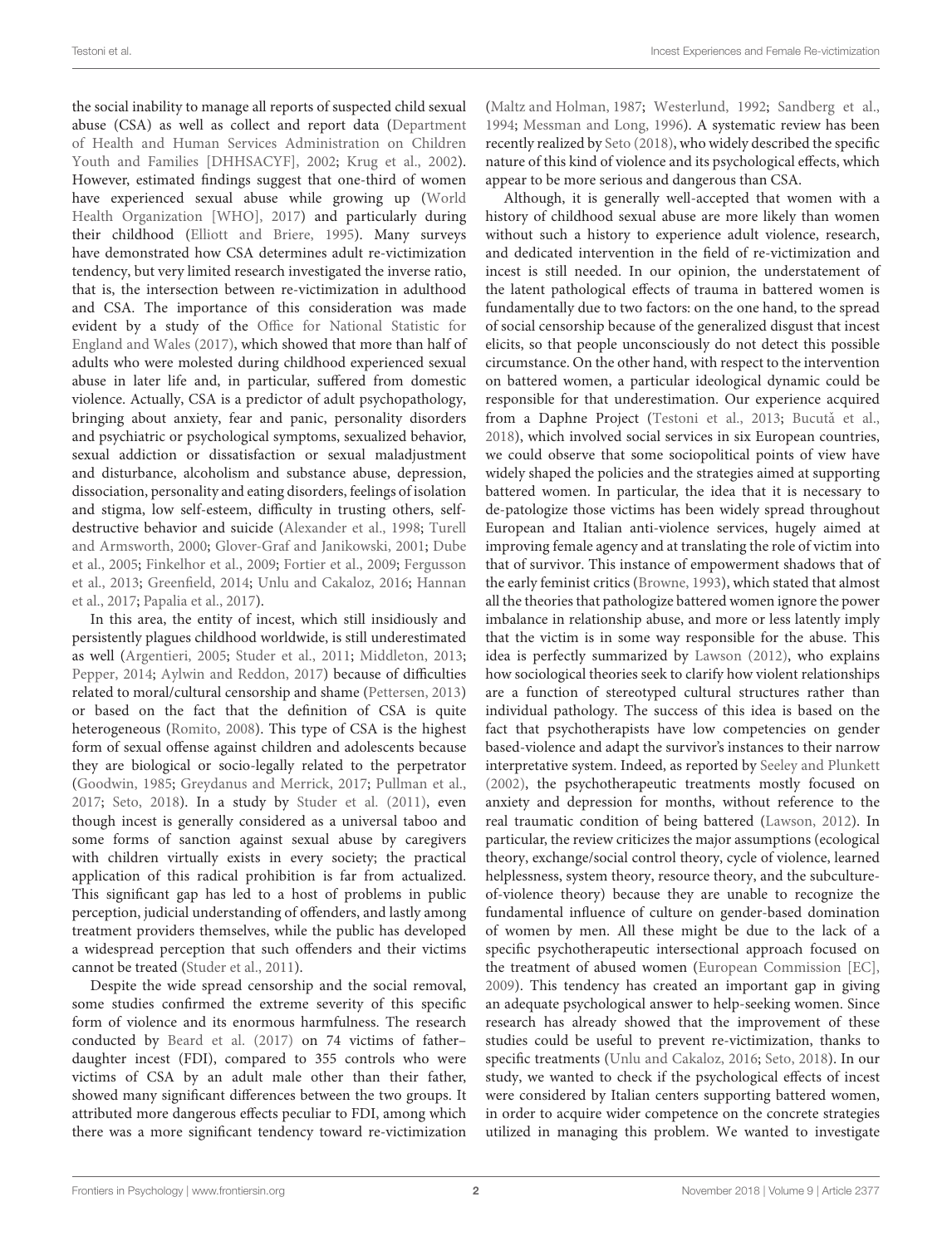whether and how the Italian anti-violence services recognized and treated the problem of the re-victimization of survivors who had earlier suffered from incest, asking psychologists questions about their knowledge of the cases they treated in the past and the characteristics of the narratives brought by the survivors.

# MATERIALS AND METHODS

This study pertains to the field of qualitative research in psychology [\(Camic et al.,](#page-9-23) [2003\)](#page-9-23), adopting the qualitativephenomenological approach considered in the literature to be the most reliable for investigating people's life experiences and their interpretation of meanings [\(Denzin,](#page-9-24) [1995;](#page-9-24) [Gill,](#page-9-25) [2014;](#page-9-25) [Pietkiewicz](#page-10-15) [and Smith,](#page-10-15) [2014;](#page-10-15) [Testoni et al.,](#page-10-16) [2018a](#page-10-16)[,b\)](#page-10-17). The combination of the emic view of the participants and the interpretative etic view of the researchers helps the understanding of cultural issues on health and practicalissues [\(Sanjek,](#page-10-18) [2000;](#page-10-18) [Oliffe and Bottorff,](#page-10-19) [2006;](#page-10-19) [Testoni et al.,](#page-10-20) [2018c\)](#page-10-20). Following the CORE-Q check-list [\(Tong](#page-10-21) [et al.,](#page-10-21) [2007\)](#page-10-21), our analysis is theory-driven, framing interpretations within the studies on re-victimization of battered women who were victims of incest on the basis of literature on gender-based violence [\(Testoni,](#page-10-22) [2012\)](#page-10-22). The object of the qualitative analysis was the interpretative repertory on incest and re-victimization, which is a system of descriptions used to characterize and value narrations considered as the gleaming of wider symbolic systems capable of showing the relationships between the two dimensions.

### Participants and Instrument

A total of 112 anti-violence services were contacted, of which 69 did not participate in the research without explaining why they were not interested; 27 declared that they had never encountered cases of incest, 3 declared that they were not interested in this kind of research because they did not treat incest, and 13 provided testimonies. Sixteen psychologists [all female, volunteers or professionals (50%), aged 30–60, average age of 40] were interviewed. They described 32 cases (30 females, 2 males) treated in their work. The structure of the narratives presented a trace of sequential topics, although, they were always presented with great flexibility. A specific questioning route was developed to support conversation, focused on the biographies of survivors ("Please, could you describe the cases of incest that you have dealt with in the past or that you have been dealing with now in your work at the center?"; "How did you hear about the incest?"; "How did you manage this case?"); the kind of incest ("Can you please tell me who and how the perpetrator is or was?"); the family where the incestwas perpetrated and the re-victimization ("Can you describe the origin of the survivors, where the incest happened? Did the survivor describe her life in the incestuous family?").

The research followed APA Ethical Principles of Psychologists and Code of Conduct and the principles of the Declaration of Helsinki. After having widely informed participants on the aims and methodology of the study, we obtained the written signed consent form from all participants, as requested by the Code of ethics for the psychology profession – text was approved

by the National Council of the Order of Psychologists, Law no. 56/89, revised in December 2006. This code is mandatory and well-known by all psychologists and does not explicitly require that research among psychologists should be submitted to ethics committees. This rule is applicable at both national and institutional level (**[Figure 1](#page-3-0)**).

#### Data Analysis

The interviews were transcribed and analyzed using the framework method for thematic qualitative analysis, which allows sources to be examinedin terms of their principal concepts or themes [\(Marshall and Rossman,](#page-9-26) [1999\)](#page-9-26). Two researchers used this approach, which is particularly appropriate, especially in health care and during research of sensitive problems [\(Pope](#page-10-23) [et al.,](#page-10-23) [2000\)](#page-10-23). The process was pivoted on both prior categories and categories which only became clear as analysis proceeded [\(Testoni et al.,](#page-10-24) [2017\)](#page-10-24). The former were the basic "pre-fabricated themes" (incest, initial assessment, family of the victims, kind of support . . .), from which the latter emerged as unexpected topics. The process was divided into six main phases: preparatory organization; coding data; generation of categories or themes; testing emerging themes; searching for alternative explanations; writing up the report [\(Marshall and Rossman,](#page-9-26) [1999\)](#page-9-26). Thematic analysis was performed with Atlas.ti, whose outcome results in network graphs, describing logical relationships between concepts and categories identified by researchers [\(Testoni et al.,](#page-10-25) [2016\)](#page-10-25).

# RESULTS

From the codification of the text, four areas of thematic prevalence have been identified: the relationship between offender/victim and mother/victim, the consequences of the abuse, as well as the personal experiences of the practitioners.

# The First Area of Thematic Prevalence: The Relationships Between Victims and **Offenders**

In the analysis of the relationship between the victim and the offender, psychologists described the role that the perpetrator of the incest played in the family and the kind of incest. It emerged that in 19 cases the offenders were fathers, in 5 brothers, in 3 stepfathers, in 1 grandfather, in 1 uncle, in 1 both father and brother, in 1 both brother and cousin at the same time, and in 1 both brother and a friend (**[Figure 2](#page-4-0)**).

Sexual abuse went together with physical aggression, cruelties and violence in every aspect of life accompanied by blackmail and torture. In particular, FDI dynamics were, on the one hand, managed in the form of prostitution by purchasing sexual relationship with daughters whom the fathers paid with money and favors: "If, for example, she needed to buy something, she had to undergo sexual abuse. This type of arrangement led her to believe she had an agreement to some extent with her father and, in particular, be in a favorable position among the siblings. She felt somehow that something was wrong, and guilt for what happened in her childhood and she was unable to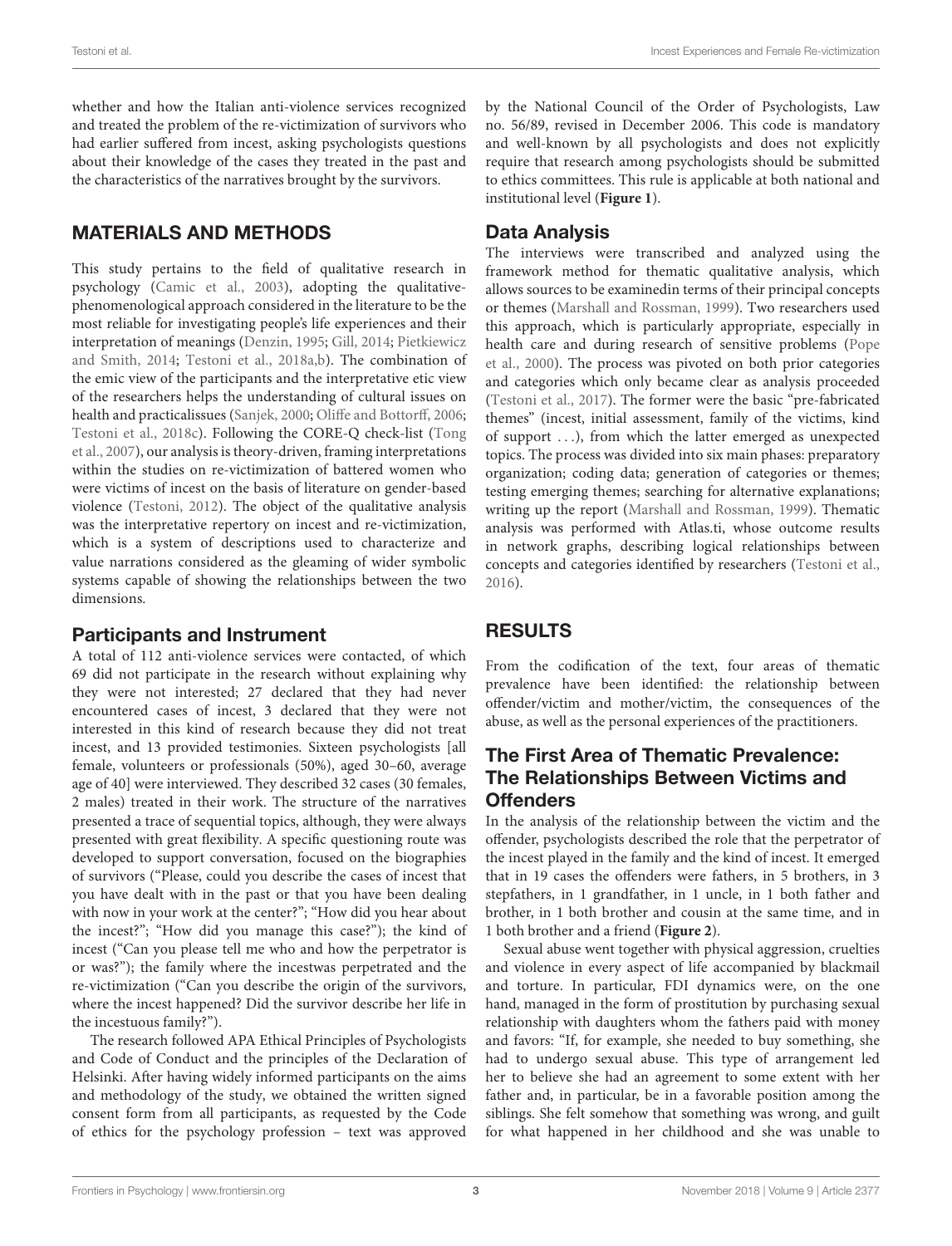

<span id="page-3-0"></span>manage this memory." "Often, these victims felt they were coresponsible for the sexual relationship with their father because they had economic advantages. As a result, their fathers taught them to exchange sex for money and gifts." These descriptions stressed how a father taught his daughter that it was possible to fulfill her desires only by providing him sexual favors. Sex was presented to be the unique means of exchange for the satisfation of any need. Even the simplest needs, such as the purchase of school supplies or standard daily clothing, were intercepted by blackmail strategies. What perhaps was the worse shakedown which consisted in the limitation of relational freedom with peers and other people: "Possessiveness and a distorted form of jealousy

or even the fear that someone would know or understand the problem were the triggers that activated in the father the request for settlement by the sexual pledge in exchange for the possibility of having relationships out of family with friends." In such a situation, the victims could not cultivate a regular relationship or an authentic confrontation with their peers and could not safely live a sentimental life with the first sexual experiences.

On the other hand, when victims tried to escape sexual abuse, they were always subjected to torture and punishment: "They suffered from stalking, threats through blackmails, punishment like being refused money for snacks, clothing, books and school materials. The most frequent punishment was segregation at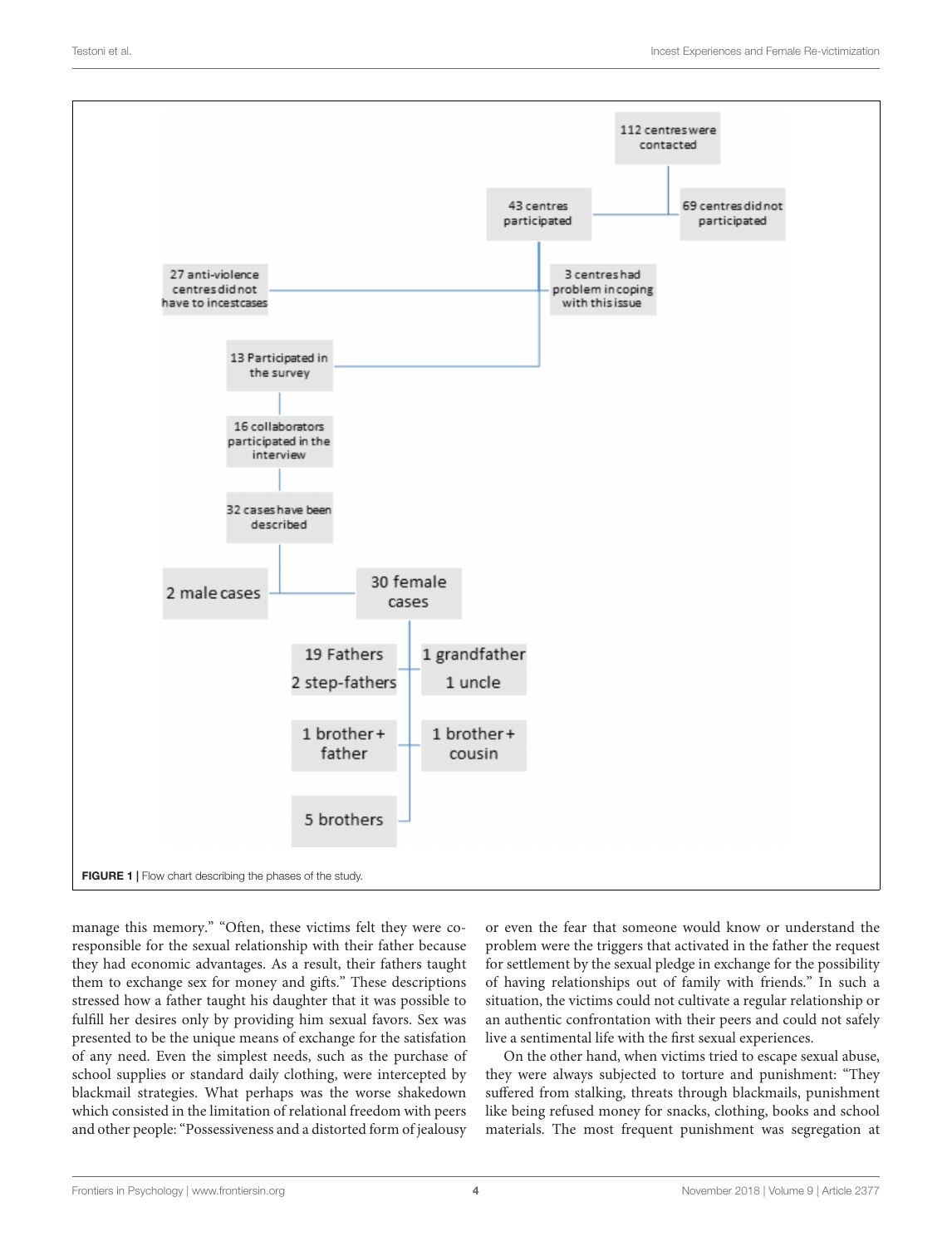

<span id="page-4-0"></span>home, but there was also physical torture, such as burning and beatings." "They were subjected to sexual violence from which they could not free themselves and the easiest way to endure was to suffer, waiting for it to end."

On the contrary, the incestuous relationship with brothers had a different connotation and the most frequent metaphor was that of "games": "She believed that sexual relationships between siblings are quite common 'because they are things that everyone enjoy'." "She was convinced that normal relationships between siblings may include sexual experiences and that the abuse perpetrated by brothers could be acceptable." "They were not able to discern whether it was acceptable or not, whether they were consenting or not." "She found it a bit strange, she felt confused because she could not understand since she had been consenting or refusing, violated or involved." In a case, the abuse continued after the death of the father: "A woman in her thirties abused by her father was still suffering from abuse by her brother. Father and brother had already abused her when she was a child and an adolescent; after the death of the father, she continued to suffer abuse from the brother" (**[Figure 2](#page-4-0)**).

In half of the cases, victims kept the secret till adulthood: "They did not disclose to anyone because they thought that their experience was not conceivable and that they were not able to immediately tell others about the abuse." "By concealing the problem at a time when violence was reoccurring, victims believed that somehow the situation would go away. In almost all cases, the experience of sexual abuse was later revealed in adulthood to friends, relatives or partners." "In one case, the abuse was revealed for the first time after 58 years." "They could freely speak about the abuse once the offender left the family because of separation." "She confessed the problem only when he left."

# The Second Area of Thematic Prevalence: The Role of the Mother

In none of the cases described did the mothers actively play the role of sexual offenders. The two males who tangentially appeared in the narrations suffered from continuous sexual violence from their fathers. In the description of the female cases, particular attention was paid to the mother's position and essentially two roles emerged: the mother who protected her daughter and the mother who did not (**[Figure 3](#page-5-0)**).

#### The Mother Who Protected the Daughter

From the narrations, only three cases appeared with the reporting of the perpetrator, thanks to the mothers' help: "They accused him during the process and were able to face him directly in the eye." On those occasions, the perpetrators were removed from the family: "In one of the very few cases, seen in so many years of work, he was later deprived of parental authority. He was removed, charged, condemned and put in prison." Only these mothers were reported by the practitioners to be unaware of the abuse suffered by their daughters. In the first case: "It seemed that she never noticed it, at least, that was what she said. Honestly, I don't know if this was true or false. However, she was a patient of the center because her husband battered her and so we could also help her daughter." In the second case, the mother asked to be helped by the center with respect to the daughter: "She couldn't believe what happened and she was shocked when her daughter told her everything. She felt lost. It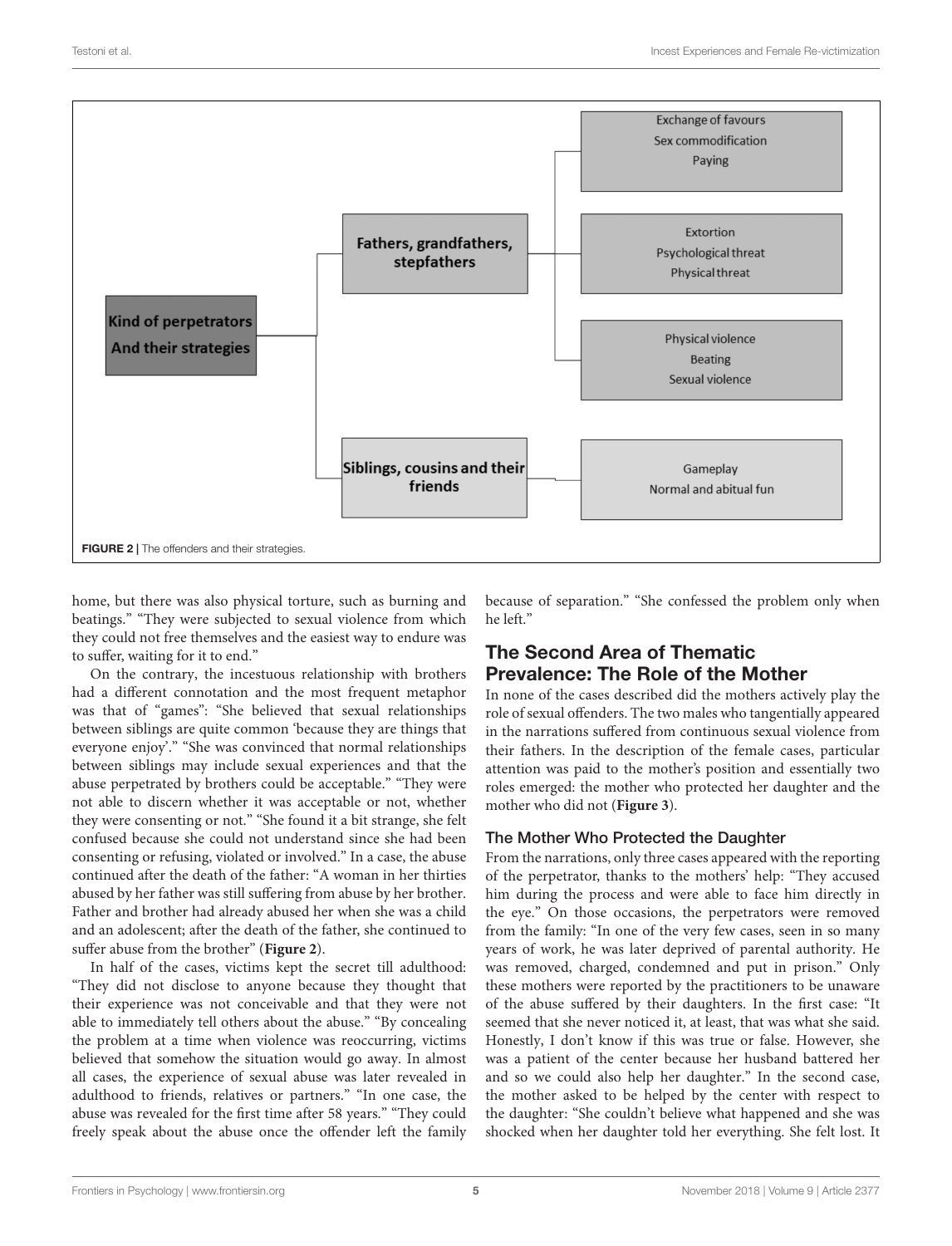

<span id="page-5-0"></span>was very difficult for her to accept that her husband was a sexual offender against her daughter, but after the initial shock, she understood the situation and denounced her husband. She was able to support her daughter and help her through all the phases after denouncing her husband. She tried to build a protected environment. However, she had to create a therapeutic path for her to overcome the trauma." The third case was on a victim of domestic violence, who "suffered from physical violence for a long time, but when she became aware that he was sexually abusing her daughter, she asked to be placed in a separate house and denounced the perpetrator. The sexual abuse and incest gave her the courage to rebel against her husband."

#### The Mother Who Did Not Protect Her Daughter

Most of the second types of cases pertained to the biographies of re-victimized women who asked to be helped by the centers because they were victims of violence by their husbands. During their childhood, they had also suffered from sexual abuses by their fathers, brothers, grandfathers, and cousins without any support or help from their mothers. In the opinion of the victims, most of the mothers knew what was happening; however, this was not always certain. The most common statements were: "She said that her mother knew everything and did not protect her"; "Victims tried to ask for help from their mothers, disclosing their situation, but it was in futility." Three main maternal forms of reaction to the daughter's disclosure appeared in the narrations. In the first modality, the mothers denied that the abuse actually took place: "The mother seemed not to have believed a single word by the daughter." "Sometimes, mothers ignored or dismissed the daughter's confessions." In the second modality, mothers minimized the problem: "I remember a victim who tried to understand what was happening. She asked her mother for help, but her response was 'After all, what did he ever do to you?' She tried to ask friends for help, but she only managed to escape violence by leaving home." In the cases of incest with brothers: "The mother accused their daughter of being envious of her brother and explained away the problem, considering it all as a banal slander." "Often, mothers did not listen or pay attention to the stories their daughters told them." "There was a case in which the mother, in the name of religion, told her daughter to respect and forgive the father. She was evidently unable to manage the situation."

The third modality was characteristic of mothers being evidently collusive with their husbands: "The pact between parents was that the father could sexually abuse their daughter in exchange for favors and money for the mother. Of course, the requests for help by the victim were ignored and she was supposed to accept the abuse by the father." In another case, "The father would openly touch the intimate parts of both the wife and the daughter. When the second one asked for help, the mother answered that the hassle would have taken a while and that it would be over quickly, so the best thing to do was to be patient. This answer showed that there was a solid alliance between the parents." "In another case, the daughter was told that she could not do anything to stop the situation. She had to assume the role of the mother, in all and for all, so she had to be sexually abused to take care of the other brothers." "In another case, the mother was not able to protect the daughter because she was like a sister; instead of assuming a protective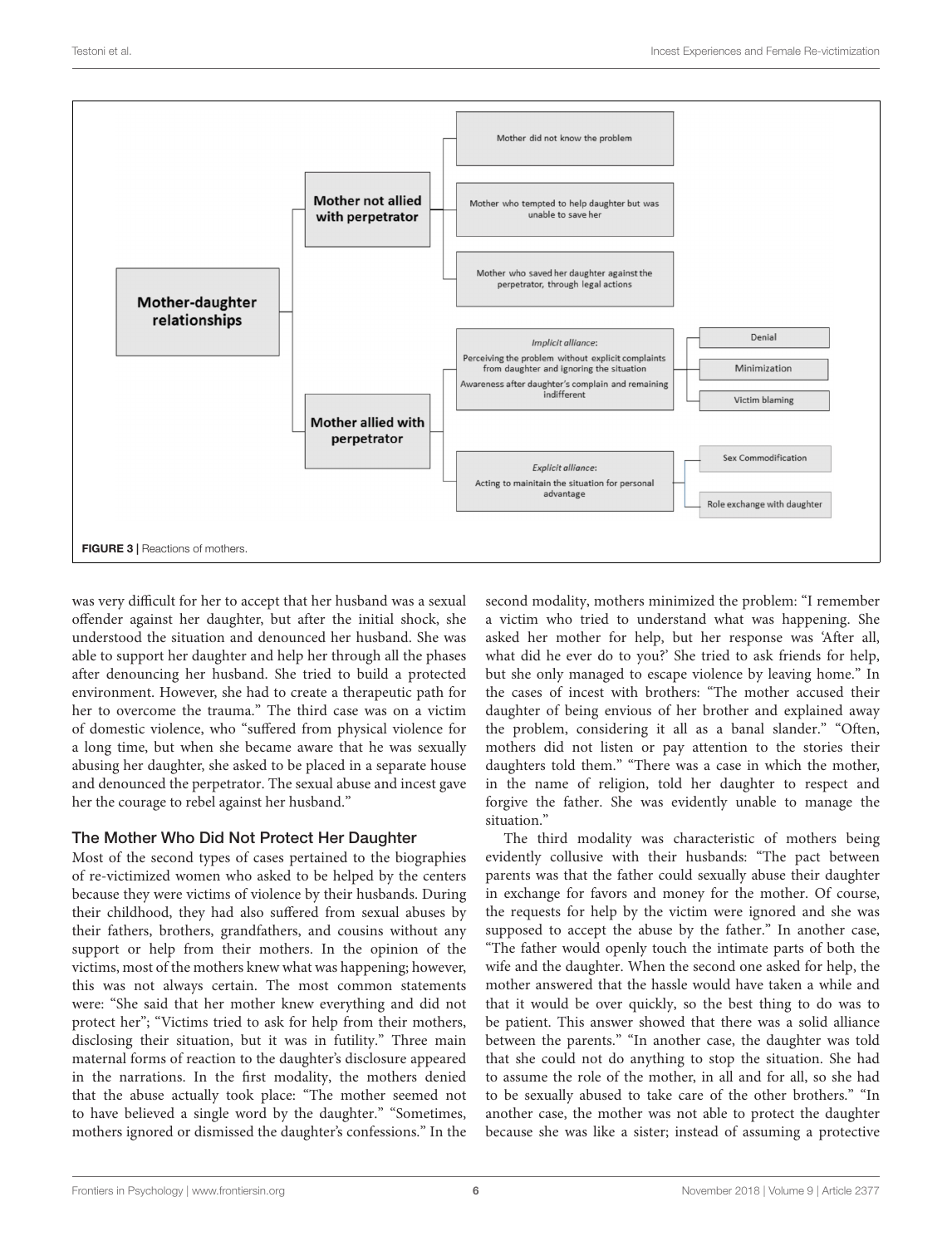role, she was an impotent friend who did not know what to do. The mother went into depression and the daughter felt lost."

# The Third Area of Thematic Prevalence: Consequences of the Abuse and Re-victimization

The psychologists' narrations widely emphasized how incest has seriously compromised the normal development of victims' personality and agency. "She learnt to be passive, unable to defend herself, unable to set limits." "These victims, in adulthood after having suffered from incest, maintain infantile traits." "She behaves like a girl, but she is in her 40s, and she has an incredibly infantile aspect, truly with the physical traits of a girl." "She is a girl. Looking at her, you cannot guess her age, she has some very infantile traits, extremely infantile." This inhibition could have been derived from the psychodynamic effect of the self-blame, related to the idea that the sexual relationships with the father produced some convenient advantages. Going by the opinion of our participants, this beliefs undermined the victim's self-esteem and sense of personal "dignity" and "integrity." This "devastating interference" led to a limitation in the normal psycho-affective and sexual development. With regard to the re-victimization, practictioners suggested that the latent self-blame related to the sexual relationships with father could have undermined the ability to select and develop friendships, influencing the wrong choice of violent partner in adulthood: "She was not able to measure herself against her own affective needs in her relationship with her peers and, in adulthood, she was not capable of meeting her own needs with a good partner." As time went on, from a clinical point of view, a vast range of disorders emerged from the stories, testifying to the severe symptoms of post-traumatic syndrome: "Eating disorders, obsessive-compulsive behavior, and increased need for control of one's life or of one's body, hypochondria." "They suffered from panic attacks and couldn't study or take exams," "She suffered from anxiety disorders and depression that she treated with drugs." "She felt distrustful and insecure in relationships with others, especially with men." "She had many sexual and gynecological problems." "In her relationships with partners, she encountered several sexual difficulties." "She vomits and experience sleep disturbances." "When she was a child, she and her friends behaved sexually with each other as well as played sexual games. During recreations she would put her hands in the panties of other children." In most cases, there were feelings of shame and guilt: "Above all, they were ashamed of this experience, and were not anxious to speak about it. They preferred to conceal everything." "They felt guilt and shame and a deep sense of loneliness."

Psychologists were evidently able to recognize the most important effects of incest. Nevertheless, our impression was that the participants did not refer to precise models of interpretation of the consequences of this type of abuse. Their empathic competence was not reinforced by their

reference to a specific literature that could support their deep insights. Certainly, the cause of this deficiency is not to be attributed to them, but rather to an evident deficiency in research in this field and therefore, to an absence of empirically validated models in the psychological clinical practice that can support their work from diagnosis to measurement of the effectiveness of the intervention and the follow up.

# The Fourth Area of Thematic Prevalence: The Feels and Involvement of the **Psychologists**

Participants in our research had always used a language appropriate to the role played by the anti-violence service. However, despite their consolidated professionalism concerning domestic violence, they used some expressions that unveiled their stressful emotional involvement. In particular, their surprise with regard to the problem of incest. Many cases were described as horrible, unbelievable and unbearable: "It was a chilling story." "It was a shocking situation." "It was hallucinating." "It is impossible that all this can happen now, in this epoch, in our cities!" "It was similar to a horror tale." "Sincerely, I had never imagined that such situations could exist." In other narrations, psychologists said: "I have had difficulty listening to the victims' story despite many years of work at the center. And this was even after so many years of work, and stories you know, I was petrified, I told her and I was only able to say that I was close to her in her pain." "I have trouble talking about it; it is difficult to describe what I listened to." "It is difficult to maintain professional distances from these narrations, especially when the victims describe the torture they suffered. You have to think that the perpetrator has psychiatric problems, that he is pathologically affected by sadism, to avoid hating him. It is not easy, really; it is disgusting and quite impossible not to define such perpetrators as beasts." "Really, it is difficult to believe that she was raped by her father.""I cannot bear the condition of these victims who seem similar to puppies, wounded, and unable to defend themselves." On the one hand, all the expressions used to describe the personal experience in facing the victim's effects of incest have highlighted the empathetic involvement of the operators, and therefore their ability to understand the suffering of the victims. This was undoubtedly their strongest instrument in dealing with the problem, but on the other hand, all this revealed the lack of appropriate clinical instruments, such as assessment, statistics inherent to the problem, relationships between characteristics of incest and perpetrators and pathological or psychosocial consequences. In fact, the descriptions showed that the discovery of incest was made, thanks to the narratives of the victims who asked for help at the center. Furthermore, the concept of "re-victimization" was only incidentally utilized, in order to show the continuity of the violence suffered, due to the passivity learned by the victim during childhood, for the paternal abuse. The relationships between incest and re-victimization were not described analytically and all the descriptions were in the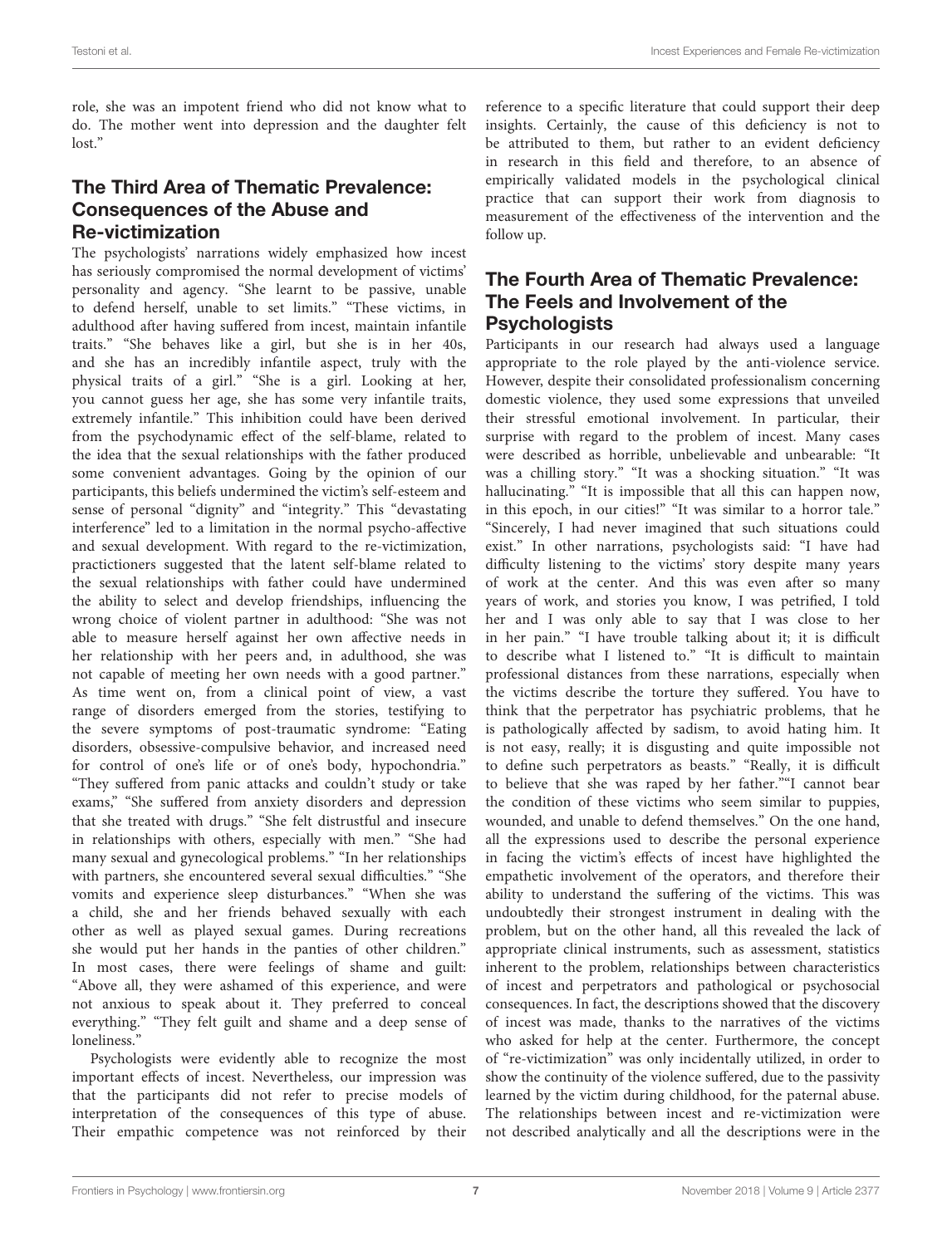past. No surveys or investigation focusing on the problem were realized to explain the current victimization and CSA and incest. However, since there are no precise approach in the psychological field that orients both the diagnostic survey and the intervention strategies with respect to incest and re-victimization, none psycho-diagnostic assessment could be systematically carried out in order to identify the factors involved in the problem. Unfortunately, this result runs in parallel with our concrete experience with many Italian anti-violence centers, where we could see that no clear assessment and clinical instrument were yet to be utilized in treating the victims' post-traumatic effects of violence.

### **DISCUSSION**

Our research was aimed to highlight whether and how Italian anti-violence services managed the incest experiences suffered from help seeking women, by analyzing the psychologists' narrations of the cases and their possible representations of the problem of re-victimization. In this discussion, we underlined the fact that our participants were the only ones faced with the question, unlike all others working in centers that have not even considered our proposal to address the problem. However, our perception was that there is an important need for assessing this specific problem and furthermore for the treatment of re-victimization pertaining to domestic violence in adults as outcome of incestuous CSA experiences.

In Italy, the socio-constructionist de-pathologizing approach, which promotes victims' autonomy to decide their own life because they have the competency to do that [\(Teles,](#page-10-26) [2008\)](#page-10-26), has emerged as the most important perspective, of which we wanted to check how the centers managed the problem. No matter how much we agree with the pivotal concept that illustrates the sexist role of gender stereotypes [\(Dua,](#page-9-27) [2006;](#page-9-27) [Graham-Kevan,](#page-9-28) [2007;](#page-9-28) [Sharf,](#page-10-27) [2011\)](#page-10-27),as already discussed by literature, we assumed that such an approach is particularly effective when assisting women who have issues within a higher level of functioning in contemporary society [\(Ballou et al.,](#page-9-29) [2008;](#page-9-29) [Sharf,](#page-10-27) [2011\)](#page-10-27). Indeed, despite this advantage, it is limited by its focus on social change, and attributing blame to external sources for women's problems can result in underestimating the individual's contribution to their own problems [\(Dua,](#page-9-27) [2006;](#page-9-27) [Jordan,](#page-9-30) [2008\)](#page-9-30). Specifically, it ignores the effects of the reiterated sexual trauma in childhood.

First of all, it is important to highlight that, with regard to all the research, we adopted the Pro Woman Line (PWL) [\(Robinson Hancock,](#page-10-28) [1972;](#page-10-28) [Hanisch,](#page-9-31) [2006\)](#page-9-31), which is the pivot of the early black feminist perspective, whose point of view was that any female behavioral expression resulted from subservience of women to men [\(McIntyre,](#page-9-32) [1981;](#page-9-32) [Wattenberg,](#page-10-29) [1985\)](#page-10-29). From this point of view, sexual abuse within the family is a source of female victimization resulting from a patriarchal culture, that is, male control over women and children [\(Liebman](#page-9-33) [Jacobs,](#page-9-33) [1990;](#page-9-33) [Ehrmin,](#page-9-34) [1996\)](#page-9-34). In particular, we shared the idea about the classical psychological bias of "mother blaming,"

establishing that in the case of FDI, the mother possesses certain personality traits and sexual inadequacies that allegedly provoke the incest because she is not fulfilling her sexual role, is undoubtedly sexist. However, the fundamental assumption of PWL helped us not to judge any women involved in our research; at the same time, we tried to recognize the roles of all the actors involved in the incest descriptions. In particular, males evidently appeared as violent perpetrators who not only abused their daughters, sisters, and cousins, they furthermore used their power to perpetrate psychological and physical violence. Nevertheless, most mothers did not help their daughters. It was in only three biographies we found the mothers defending their children and contacted the antiviolence services. In the other circumstances, mothers were not able to rescue the victims from violence, and even, in about half the situations described, they were collusive with the offenders. These conditions were really similar to those described in literature, which evidenced that re-victimization is associated with a history of incest, CSA, exposure to dangerous contexts and to receiving a greater proportion of negative reactions when disclosing assault [\(Relyea and Ullman,](#page-10-30) [2017\)](#page-10-30). Furthermore, as [Bennett](#page-9-35) [\(1990\)](#page-9-35) already hypothesized, mothers' limited capacity to protect their daughters run in parallel with their defensive disbelief and evasion of the incestuous relationship because of their longstanding separation disorder and their low level of self-esteem, which limited their ways of dealing with anger in relationships. Their lack of urgency and their incapability to react aggressively against their husband allowed him to abuse their daughter sexually. Furthermore, independent of mothers' behavior, the violated children described by our practitioners had been re-victimized in adulthood by their husbands and companions (in one case by the brother), and that was the reason they asked for help from the centers. This confirms that, when the problem is unchecked, women who suffered from incest in their childhood may be revictimized in adulthood. Furthermore, the important research of [Lev-Wiesel](#page-9-36) [\(2006\)](#page-9-36) aimed to understand why the dynamics of sexual abuse is perpetuated across successive generations. Her analysis on 24 mothers who were survivors of incest and whose children were victims of incest discovered four types of motherhood: the unaware mother, characterized by a complete lack of cognitive knowledge of the sexual abuse; the unwitting accomplice, characterized by latent cooperation with her husband; the enabler, characterized by encouraging her spouse in the raping of her daughter; and the common fate mother, characterized by sharing a common fate with her daughters. This study unveils one important factor that can determine the intergenerational continuance of FDI and illuminates one aspect of the relationships between mother and daughter, which should be better recognized to stop the possible victimization of new female generations.

With regard to the area inherent to the competencies of anti-violence services on this issue, we remained astonished by the fact that only 13 centers over 135 of them actively participated in the research and that only their practitioners were able to describe cases of incest. Maybe the initial reason the centers did not participate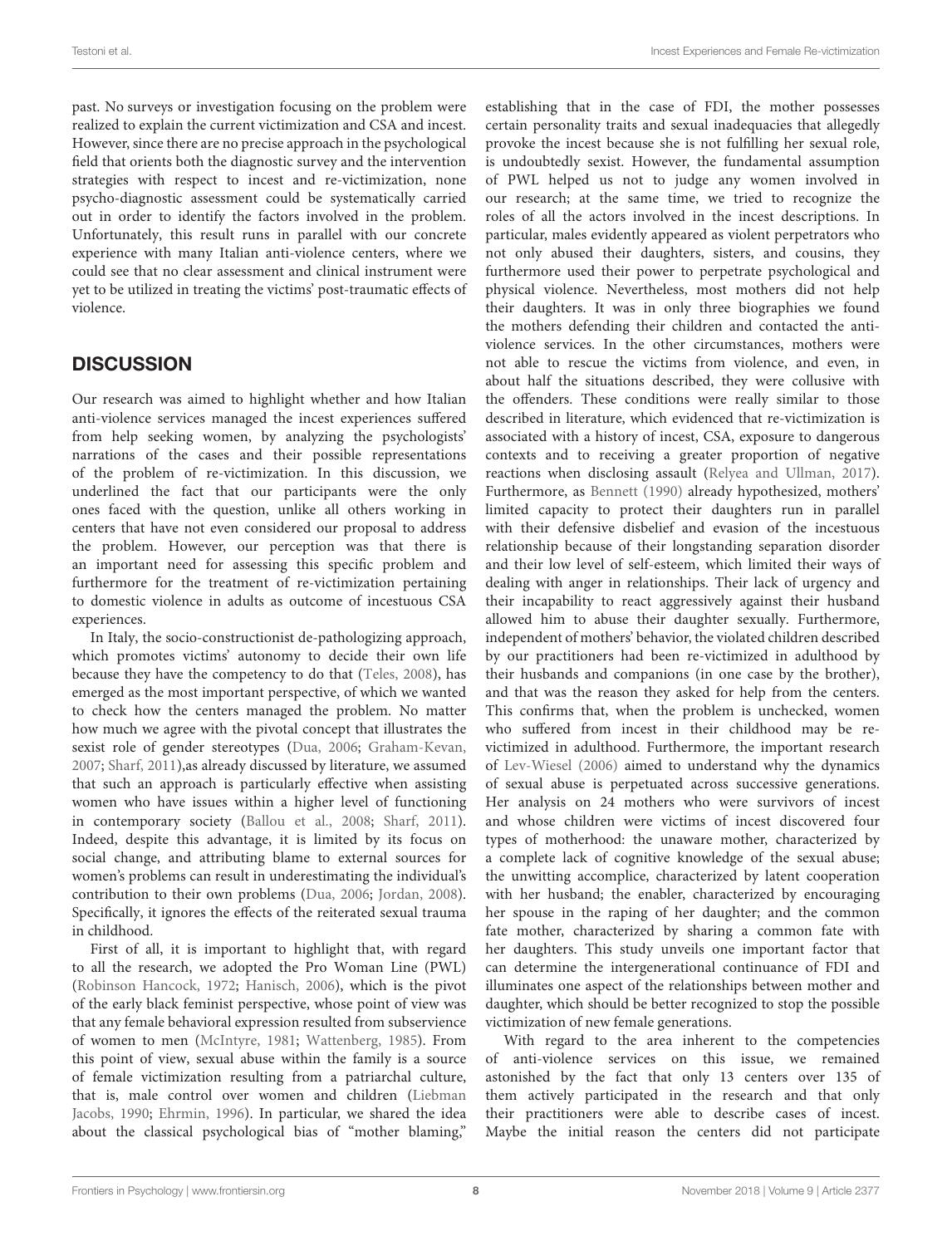in the survey was related to the fact that in the last decade, in Italy, many studies have been realized involving them, and then our proposal might have appeared insufficiently appealing. However, even though most of the centers did not explain why they were not interested in the study, those who answered chiefly asserted that their patients were not re-victimized survivors of incest and CSA. This result may partially confirm that the problem is still underestimated and the relationships between incest and re-victimization have probably not been sufficiently surveyed. Indeed, most of the Italian anti-violence services are guided by the de-pathologizing approach, which is a non-victim-blaming therapy, offering some fundamental advantages, among which is the enhancement of values that support a patients' self-esteem and growth through empowerment [\(Jones-Smith,](#page-9-37) [2011\)](#page-9-37). Nonetheless, despite this important cultural pivot, there remains little scientific evidence to suggest that the effectiveness of this approach is better than the psychological ones. In the light of these conjectures, the European Commission [\(European Commission](#page-9-22) [\[EC\],](#page-9-22) [2009\)](#page-9-22) recommendations, which denounced the fact that too many generalist practitioners lack the specialized knowledge, competence and confidence necessary to counsel victims of domestic violence, are particularly significant. In the EC's opinion, this kind of survivors need skilled interventions enabled by dedicated courses that are developed from evidence-based methods.

Thereafter, we emphasized the importance of psychological research in this field, aimed at improving the discovery of relationships between CSA, incest and domestic violence revictimization. Precisely, if the early studies on CSA and incest focused on sexual re-victimization, most recent researches are centered on all other forms of violence, among which are domestic and intimate ones [\(Courtois,](#page-9-38) [2012;](#page-9-38) [Relyea and Ullman,](#page-10-30) [2017\)](#page-10-30). In particular, we hypothesized that, since sexism is still a reality in the Italian society, maybe specific behavior of CSA and incest victims can expose them to re-victimization, among which are talking about sex and their sexual experiences [\(Russell,](#page-10-31) [1986;](#page-10-31) [Stroebel et al.,](#page-10-32) [2012\)](#page-10-32), or being disposed to engage in sex for money [\(Stroebel et al.,](#page-10-32) [2012\)](#page-10-32), or having sexual difficulties [\(Stroebel et al.,](#page-10-33) [2013;](#page-10-33) [O'Keefe et al.,](#page-10-34) [2014\)](#page-10-34). Indeed, such an enhancement could be a crucial form of prevention of re-victimization, in consideration of the fact that re-victimization is related to submissive behavior, interpersonal dependency, self-blame and low self-efficacy that characterize the adult personality of women who suffered from child CSA and incest trauma [\(Brunngraber,](#page-9-39) [1986;](#page-9-39) [Herman et al.,](#page-9-40) [1986\)](#page-9-40).

It appears that, although, psychology has already provided useful instruments to assess and treat incest survivors [\(Fassler](#page-9-41) [et al.,](#page-9-41) [2005;](#page-9-41) [Welldon,](#page-10-35) [2005;](#page-10-35) [Courtois,](#page-9-42) [2010;](#page-9-42) [Dinnen and Cook,](#page-9-43) [2011;](#page-9-43) [Palmer,](#page-10-36) [2011;](#page-10-36) [McElroy et al.,](#page-9-44) [2016;](#page-9-44) [Seto,](#page-10-10) [2018\)](#page-10-10), there is still a great need to spread such competencies in social health and anti-violence service centers. Certainly, it is difficult to assess the biographical data of survivors of domestic violence and to especially check the area of incest. This difficult early phase of the intervention should be considered by the antiviolence service centers, in order to recognize the most important

psychosocial factors that determine victimization and requiring specific characteristics.

### **CONCLUSION**

Our research showed that the problem of re-victimization in adulthood for women who suffered from incest during their childhood is still under-surveyed by Italian anti-violence services. Since incest in childhood and adolescence is a traumatic experience that could severely interfere with the normal psychological development of survivors, it is crucial to develop methodologies and surveys to treat this kind of survivors psychologically. Finally, we wanted to discuss a paradoxical problem, which may hamper intervention for victims of domestic violence. Specifically, we wanted to underline that battered women or abused children/adolescents are not pathological because they suffer from violence, that is, they are not necessarily abused because they have some psychopathologies that expose them to a violent intimate relationship. Undoubtedly, they are victims of offenders who can be mentally insane and of society that is culturally and structurally unable to prevent these aggressions. However, after the violence, survivors may suffer from psychological problems as an effect of trauma. Suffering from the effects of trauma is not only a cultural problem, but the anti-violence services should offer the victims a specific form of psychotherapy and not merely a supportive intervention for their empowerment. From this perspective, we wanted to consider whether and how the problem of re-victimization and its relationships with incest trauma had been treated in Italian anti-violence services.

Finally, this study confirmed what the European Commission already underlined, or that there is a relative dearth in previous evaluation studies in many of the countries of the EU that addressed this issue. There is, therefore, a need to understand why anti-violence services do not routinely evaluate the problem or, if they do, why findings from these studies are not widely disseminated. These studies could reinforce the ability and competence of intervention aimed to elaborate trauma, to empower female and child victims of CSA, incest and domestic violence, their re-construction of self-autonomy, and their own decisions regardless of the violence they have experienced.

However, the limitations of this study are numerous. On the one hand, it was very difficult to understand why many of the service centers contacted were unwilling to participate in the survey. On the other hand, it is not clear whether those who answered did not have cases of incest because they surveyed the problem with their patients and they never had cases of revictimization or whether they simply avoided the issue. At least, the analysis is qualitative, so it does not permit generalizing the results.

### AUTHOR CONTRIBUTIONS

IT, CM, and AZ contributed equally in writing and reviewing the paper.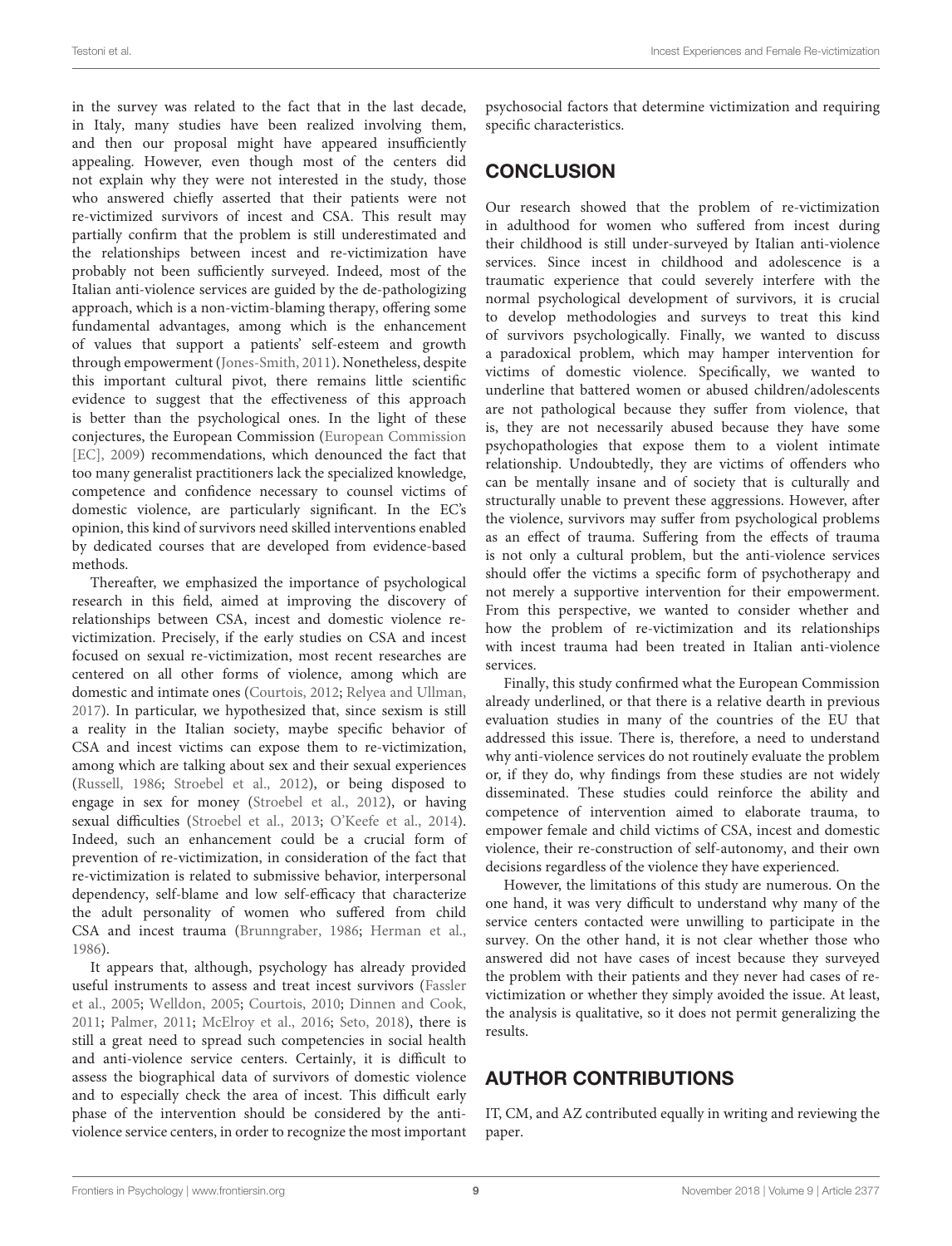#### **REFERENCES**

- <span id="page-9-3"></span>Alexander, P. C., Anderson, C. L., Brand, B., Schaeffer, C. M., Grelling, B. Z., and Kretz, L. (1998). Adult attachment and longterm effects in survivors of incest. Child Abuse. Negl. 22, 45–61. [doi: 10.1016/S0145-2134\(97\)00120-8](https://doi.org/10.1016/S0145-2134(97)00120-8)
- <span id="page-9-11"></span>Argentieri, S. (2005). "Incest yesterday and today: From conflict to ambiguity," in On Incest: Psychoanalytic Perspectives, ed. G. Ambrosio (London: Karnac Books), 17–49.
- <span id="page-9-13"></span>Aylwin, A. S., and Reddon, J. R. (2017). "Assessing unicorns: Do incest offenders warrant special assessment considerations?," in The Wiley Handbook on the Theories, Assessment, and Treatment of Sexual Offending, eds D. P. Boer, A. R. Beech, T. Ward, L. A. Craig, M. Rettenberger, L. E. Marshall, et al. (New Jersey, NJ: Wiley-Blackwell), 1123–1144.
- <span id="page-9-29"></span>Ballou, M. B., Hill, M., and West, C. M. (2008). Feminist Therapy Theory and Practice: A Contemporary Perspective. 1st ed. New York, NY: Springer.
- <span id="page-9-16"></span>Beard, K. W., Griffee, K., Newsome, J. E., Harper-Dorton, K. V., O'Keefe, S. L., Linz, T. D., et al. (2017). Father-daughter incest: effects, risk-factors, and a proposal for a new parent-based approach to prevention. Sex. Addict. Compulsivity 24, 79–107. [doi: 10.1080/10720162.2017.1306467](https://doi.org/10.1080/10720162.2017.1306467)
- <span id="page-9-35"></span>Bennett, M. H. (1990). "The role of the mother in father–daughter incest families," in Research Explorations in Adult Attachment, ed. K. Pottharst (New York, NY: Peter Lang Publishing), (39–79).
- <span id="page-9-20"></span>Browne, A. (1993). Violence against women by male partners: prevalence, outcomes, and policy implications. Am. Psychol. 48, 1077–1087. [doi: 10.1037/](https://doi.org/10.1037/0003-066X.48.10.1077) [0003-066X.48.10.1077](https://doi.org/10.1037/0003-066X.48.10.1077)
- <span id="page-9-39"></span>Brunngraber, L. S. (1986). Father-daughter incest: immediate and long-term effects of sexual abuse. Adv. Nurs. Sci. 8, 15–35. [doi: 10.1097/00012272-198607000-](https://doi.org/10.1097/00012272-198607000-00005) [00005](https://doi.org/10.1097/00012272-198607000-00005)
- <span id="page-9-19"></span>Bucută, M. D., Dima, G., and Testoni, I. (2018). When you thought that there is no one and nothing": the value of psychodrama in working with abused women. Front. Psychol. 9:1518. [doi: 10.3389/fpsyg.2018.01518](https://doi.org/10.3389/fpsyg.2018.01518)
- <span id="page-9-23"></span>Camic, P. M., Rhodes, J. E., and Yardley, L. (2003). Qualitative Research in Psychology. Expanding Perspectives in Methodology and Design. Washington, DC: American Psychological Association. [doi: 10.1037/10595-000](https://doi.org/10.1037/10595-000)
- <span id="page-9-42"></span>Courtois, C. A. (2010). Healing the Incest Wound: Adult Survivors in Therapy, 2nd ed. New York, NY: W W Norton & Co.
- <span id="page-9-38"></span>Courtois, C. A. (2012). "Retraumatisation and complex traumatic stress: A treatment overview," in Retraumatisation: Assessment, Treatment and Prevention, eds M. P. Duckworth and V. M. Follette (New York, NY: Routledge), 163–190.
- <span id="page-9-24"></span>Denzin, N. (1995). "Symbolic interactionism," in Rethinking Psychology, eds J. A. Smith, R. Harré, and L. Van Langenhove (London: Sage), 43–58.
- <span id="page-9-0"></span>Department of Health and Human Services Administration on Children, Youth and Families [DHHSACYF]. (2002). 11 Years of Reporting: Child Maltreatment 2000. Washington DC: US Government Printing Office.
- <span id="page-9-43"></span>Dinnen, S., and Cook, J. M. (2011). Review of healing the incest wound: adult survivors in therapy, 2nd edition. Psychol. Trauma 3, 310–311. [doi: 10.1037/](https://doi.org/10.1037/a0024925) [a0024925](https://doi.org/10.1037/a0024925)
- <span id="page-9-27"></span>Dua, A. (2006). Feminist Psychology. New Delhi: MD.
- <span id="page-9-5"></span>Dube, S. R., Anda, R. F., Whitfield, C. L., Brown, D. W., Felitti, V. J., Dong, M., et al. (2005). Long-term consequences of childhood sexual abuse by gender of victim. Am. J. Prev. Med. 28, 430–438. [doi: 10.1016/j.amepre.2005.](https://doi.org/10.1016/j.amepre.2005.01.015) [01.015](https://doi.org/10.1016/j.amepre.2005.01.015)
- <span id="page-9-34"></span>Ehrmin, J. (1996). No more mother blaming: a feminist nursing perspective on the mother's role in father-daughter incest. Arch. Psychiatr. Nurs. 10, 252–260. [doi: 10.1016/S0883-9417\(96\)80031-8](https://doi.org/10.1016/S0883-9417(96)80031-8)
- <span id="page-9-2"></span>Elliott, D. M., and Briere, J. (1995). Posttraumatic stress associated with delayed recall of sexual abuse: a general population study. J. Trauma Stress 3, 629–648. [doi: 10.1002/jts.2490080407](https://doi.org/10.1002/jts.2490080407)
- <span id="page-9-22"></span>European Commission [EC]. (2009). Counselling Approaches for Victims of Domestic Violence: A Literature Review, Third Report, Daphne III Programme. Brussels: European Commission.
- <span id="page-9-41"></span>Fassler, I. R., Amodeo, M., Griffin, M. L., Clay, C. M., and Ellis, M. A. (2005). Predicting long-term outcomes for women sexually abused in childhood: contribution of abuse severity versus family environment. Child Abuse Negl. 29, 269–284. [doi: 10.1016/j.chiabu.2004.12.006](https://doi.org/10.1016/j.chiabu.2004.12.006)
- <span id="page-9-8"></span>Fergusson, D. M., McLeod, G. F., and Horwood, L. J. (2013). Childhood sexual abuse and adult developmental outcomes: findings from a 30-year longitudinal

study in new zealand. Child Abuse Negl. 37, 664–674. [doi: 10.1016/j.chiabu.2013.](https://doi.org/10.1016/j.chiabu.2013.03.013) [03.013](https://doi.org/10.1016/j.chiabu.2013.03.013)

- <span id="page-9-6"></span>Finkelhor, D., Turner, H., Ormrod, R., and Hamby, S. L. (2009). Violence, abuse, and crime exposure in a national sample of children and youth. Pediatrics 124, 1411–1423. [doi: 10.1542/peds.2009-0467](https://doi.org/10.1542/peds.2009-0467)
- <span id="page-9-7"></span>Fortier, M. A., DiLillo, D., Messman-Moore, T. L., Peugh, J., DeNardi, K. A., and Gaffey, K. J. (2009). Severity of child sexual abuse and revictimization: the mediating role of coping and trauma symptoms. Psychol. Women Q. 33, 308–320. [doi: 10.1177/036168430903300306](https://doi.org/10.1177/036168430903300306)
- <span id="page-9-25"></span>Gill, M. J. (2014). The possibilities of phenomenology for organizational research. Organ. Res. Methods 17, 118–137. [doi: 10.1177/10944281135](https://doi.org/10.1177/1094428113518348) [18348](https://doi.org/10.1177/1094428113518348)
- <span id="page-9-4"></span>Glover-Graf, N., and Janikowski, T. P. (2001). Substance abuse counselors' experiences with victims of incest. J. Subst. Abuse Treat. 20, 9–14. [doi: 10.1016/](https://doi.org/10.1016/S0740-5472(00)00146-X) [S0740-5472\(00\)00146-X](https://doi.org/10.1016/S0740-5472(00)00146-X)
- <span id="page-9-14"></span>Goodwin, J. (1985). Abuso Sessuale Sui Minori: Le Vittime Dell'incesto e le Loro Famiglie. Torino: Centro scientifico torinese.
- <span id="page-9-28"></span>Graham-Kevan, N. (2007). Domestic violence: research and implications for batterer programmes in europe. Eur. J. Crim. Pol. Res. 13, 213–225. [doi: 10.](https://doi.org/10.1007/s10610-007-9045-4) [1007/s10610-007-9045-4](https://doi.org/10.1007/s10610-007-9045-4)
- <span id="page-9-9"></span>Greenfield, R. M. (2014). The attachment function of acute and chronic suicidal illness in the psychotherapy of an adult female incest survivor. Clin. Soc. Work J. 42, 49–60. [doi: 10.1007/s10615-012-0429-7](https://doi.org/10.1007/s10615-012-0429-7)
- <span id="page-9-15"></span>Greydanus, D. E., and Merrick, J. (2017). Incest: child sexual abuse within the family. Int. J. Child Adolesc. Health 10, 295–304.
- <span id="page-9-31"></span>Hanisch, C. (2006). The Personal Is Political. The Women's Liberation Movement Classic with a New Explanatory Introduction. Availabe at: [http://www.](http://www.carolhanisch.org/CHwritings/PIP.html) [carolhanisch.org/CHwritings/PIP.html](http://www.carolhanisch.org/CHwritings/PIP.html)
- <span id="page-9-10"></span>Hannan, S. M., Orcutt, H. K., Miron, L. R., and Thompson, K. L. (2017). Childhood sexual abuse and later alcohol-related problems: investigating the roles of revictimization, PTSD, and drinking motivations among college women. J. Interpers. Violence 32, 2118–2138. [doi: 10.1177/088626051559](https://doi.org/10.1177/0886260515591276) [1276](https://doi.org/10.1177/0886260515591276)
- <span id="page-9-40"></span>Herman, J., Russell, D., and Trocki, K. (1986). Long-term effects of incestuous abuse in childhood. Am. J. Psychiatry 143, 1293–1296. [doi: 10.1176/ajp.143.10.](https://doi.org/10.1176/ajp.143.10.1293) [1293](https://doi.org/10.1176/ajp.143.10.1293)
- <span id="page-9-37"></span>Jones-Smith, E. (2011). Theories of Counseling and Psychotherapy: An Integrative Approach. 1st ed. London: Sage.
- <span id="page-9-30"></span>Jordan, K. (2008). ). The Quick Theory Reference Guide: A Resource for Expert and Novice Mental Health Professionals. 1st ed. New York, NY: Nova Science.
- <span id="page-9-1"></span>Krug, E. G., Mercy, J. A., Dahlberg, L. L., and Zwi, A. B. (2002). Sexual Violence: World Report on Violence and Health. Geneva: World Health Organization. Available at: [http://whqlibdoc.who.int/publications/2002/9241545615\\_eng.pdf](http://whqlibdoc.who.int/publications/2002/9241545615_eng.pdf)
- <span id="page-9-21"></span>Lawson, J. (2012). Sociological theories of intimate partner violence. J. Hum. Behav. Soc. Environ. 22, 572–590. [doi: 10.1080/10911359.2011.59](https://doi.org/10.1080/10911359.2011.598748) [8748](https://doi.org/10.1080/10911359.2011.598748)
- <span id="page-9-36"></span>Lev-Wiesel, R. (2006). Intergenerational transmission of sexual abuse? motherhood in the shadow of incest. J. Child Sex. Abus. 15, 75–101. [doi: 10.1300/J070v15](https://doi.org/10.1300/J070v15n02_06) [n02\\_06](https://doi.org/10.1300/J070v15n02_06)
- <span id="page-9-33"></span>Liebman Jacobs, J. (1990). Reassessing mother blame in incest. J. Women Cult. Soc. 15, 500–514. [doi: 10.1086/494607](https://doi.org/10.1086/494607)
- <span id="page-9-17"></span>Maltz, W., and Holman, B. (1987). Incest and Sexuality: A Guide to Understanding and Healing. Lexington, KY: Lexington Books.
- <span id="page-9-26"></span>Marshall, C., and Rossman, G. (1999). Designing Qualitative Research(3rd ed.). London: Sage.
- <span id="page-9-44"></span>McElroy, E., Shevlin, M., Elklit, A., Hyland, P., Murphy, S., and Murphy, J. (2016). Prevalence and predictors of Axis I disorders in a large sample of treatmentseeking victims of sexual abuse and incest. Eur. J. Psychotraumatol. 7:30686. [doi: 10.3402/ejpt.v7.30686](https://doi.org/10.3402/ejpt.v7.30686)
- <span id="page-9-32"></span>McIntyre, K. (1981). Role of mothers in father-daughter incest: a feminist analysis. Soc. Work 26, 462–466. [doi: 10.1093/sw/26.6.462](https://doi.org/10.1093/sw/26.6.462)
- <span id="page-9-18"></span>Messman, T. L., and Long, P. J. (1996). Child sexual abuse and its relationship to revictimization in adult women: a review. Clin. Psychol. Rev. 16, 397–420. [doi: 10.1016/0272-7358\(96\)00019-0](https://doi.org/10.1016/0272-7358(96)00019-0)
- <span id="page-9-12"></span>Middleton, W. (2013). Parent-child incest that extends into adulthood: a survey of international press reports, 2007-2011. J. Trauma Dissociation 14, 184–197. [doi: 10.1080/15299732.2013.724341](https://doi.org/10.1080/15299732.2013.724341)